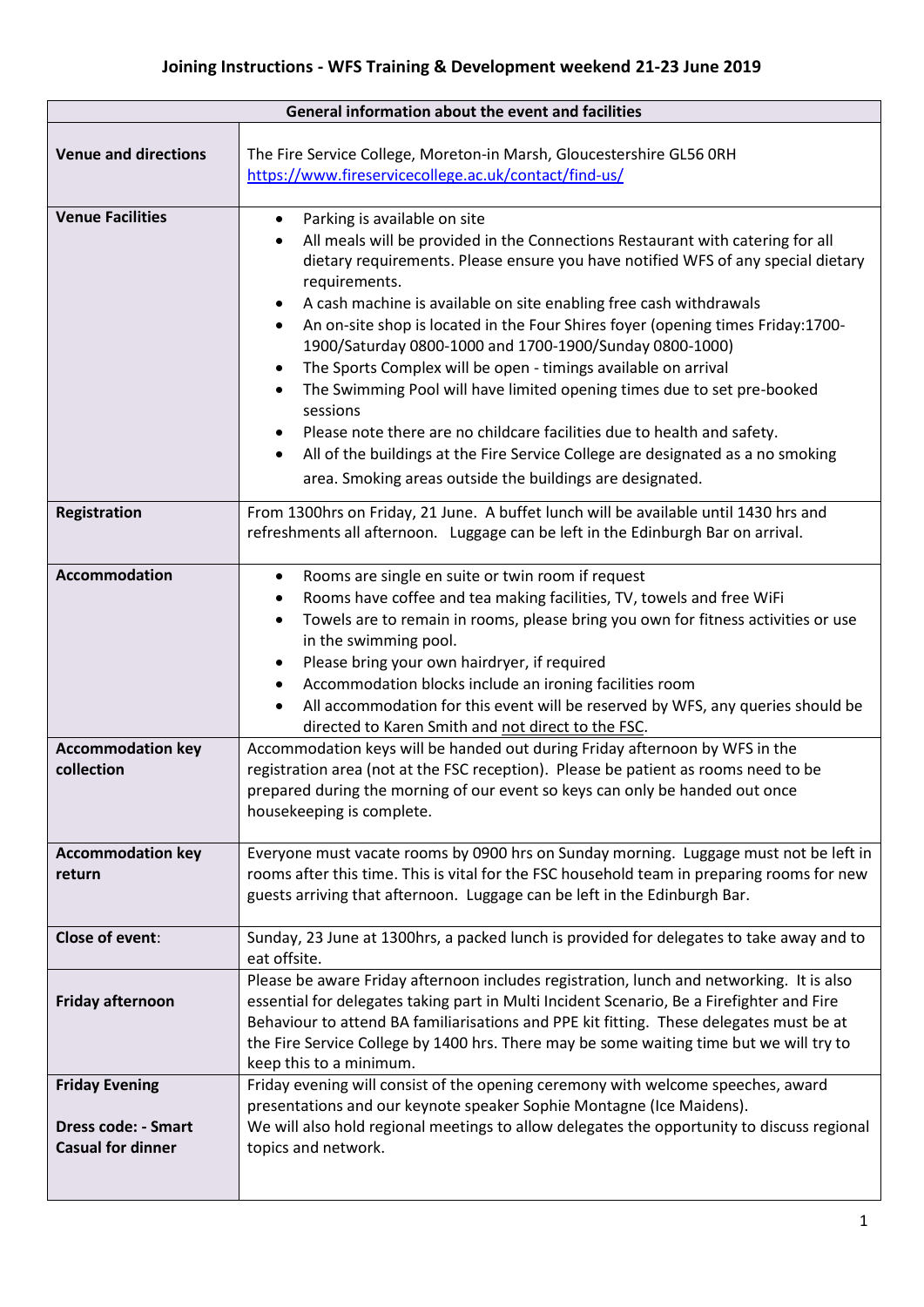## **Joining Instructions - WFS Training & Development weekend 21-23 June 2019**

| <b>Workshops</b>                       | Workshop sessions are 3 hours on Saturday and 2.5 hours or 1 hour on Sunday. WFS                                                 |  |  |
|----------------------------------------|----------------------------------------------------------------------------------------------------------------------------------|--|--|
|                                        | make every effort to allocate at least one 1 <sup>st</sup> , 2 <sup>nd</sup> or 3 <sup>rd</sup> choice for delegates but this is |  |  |
|                                        | dependent on workshop scheduling and limited spaces on certain workshops. Please                                                 |  |  |
|                                        | make every effort to reach your allocated workshops on time, if you are unable to make a                                         |  |  |
|                                        | session please ensure you tell the WFS Team.                                                                                     |  |  |
| Photography                            | Photographs will be taken during this event which will be used on our website, on social                                         |  |  |
|                                        | media sites and for promotional purposes. If you would prefer not to be photographed,                                            |  |  |
|                                        | please make this known to the Photographer or a WFS Team Member.                                                                 |  |  |
| <b>Catering times</b>                  |                                                                                                                                  |  |  |
| Friday                                 | Buffet lunch: 1300 - 1430                                                                                                        |  |  |
|                                        | Dinner: 1730-1900                                                                                                                |  |  |
|                                        |                                                                                                                                  |  |  |
| Saturday                               | Breakfast: 0730-0900                                                                                                             |  |  |
|                                        | Lunch: 1230-1400                                                                                                                 |  |  |
|                                        | Dinner: 17300-2000 (Delegate group photo at 2000 and entertainment                                                               |  |  |
|                                        | afterwards)                                                                                                                      |  |  |
|                                        |                                                                                                                                  |  |  |
| <b>Sunday</b>                          |                                                                                                                                  |  |  |
|                                        | Breakfast: 0730-0900                                                                                                             |  |  |
|                                        | Packed lunch will be provided from 1230 to take away and be eaten off site.                                                      |  |  |
| <b>Workshop information/dress code</b> |                                                                                                                                  |  |  |
|                                        |                                                                                                                                  |  |  |
| <b>Operational delegates</b>           | If you are allocated an operational workshop you must bring your own Fire Kit & PPE.                                             |  |  |
|                                        | This applies to delegates attending Multi Incident Scenario, USAR, Fire Behaviour, LFB                                           |  |  |
|                                        | Fire Investigation, Large Animal Rescue and RTC.                                                                                 |  |  |
|                                        |                                                                                                                                  |  |  |
| <b>Multi Incident Scenario</b>         | This will be held on Saturday all day between 0900-1700. The workshop must start                                                 |  |  |
|                                        | prompt at 0900 so delegates need to be ready and waiting at the designated bus stop at                                           |  |  |
|                                        | 0855. Delegates will receive a packed lunch, snacks and refreshments on the fire ground.                                         |  |  |
|                                        |                                                                                                                                  |  |  |
|                                        | Delegates must attend the BA set familiarisation on Friday afternoon from 1400 hrs                                               |  |  |
|                                        | Delegates will not be permitted to take part in this workshop if they have not attended                                          |  |  |
|                                        | the BA familiarisation session as required.                                                                                      |  |  |
|                                        |                                                                                                                                  |  |  |
|                                        | If you are unable to arrive in time for this session please contact, Karen Smith on 01366                                        |  |  |
|                                        | 381237 or by email at womeninthefireservice@btconnect.com                                                                        |  |  |
|                                        |                                                                                                                                  |  |  |
| <b>USAR</b>                            | This workshop is open to all delegates and is partly classroom based, giving an insight into                                     |  |  |
|                                        |                                                                                                                                  |  |  |
|                                        |                                                                                                                                  |  |  |
|                                        | the UK's USAR capability. It is followed by a practical demonstration by the search and                                          |  |  |
| <b>Operational personnel</b>           | rescue dogs and delegates, if they choose, will have an opportunity to take part and be                                          |  |  |
| to bring own PPE kit                   | the live casualty.                                                                                                               |  |  |
|                                        |                                                                                                                                  |  |  |
| <b>Support personnel will</b>          | This will involve wearing Personal Protective Equipment and crawling through tunnels and                                         |  |  |
| have necessary kit                     | small spaces into the heart of the rubble pile to experience the incident first hand.                                            |  |  |
| provided.                              |                                                                                                                                  |  |  |
|                                        | Please wear sensible flat robust shoes/boots, supporting the ankles and outdoor clothing                                         |  |  |
|                                        | (no shorts or flip flops). Operational firefighters to wear their own PPE kit, support                                           |  |  |
|                                        | personnel will be provided with overalls, helmets, eye protection, knee pads and gloves.                                         |  |  |
|                                        |                                                                                                                                  |  |  |
|                                        |                                                                                                                                  |  |  |
|                                        |                                                                                                                                  |  |  |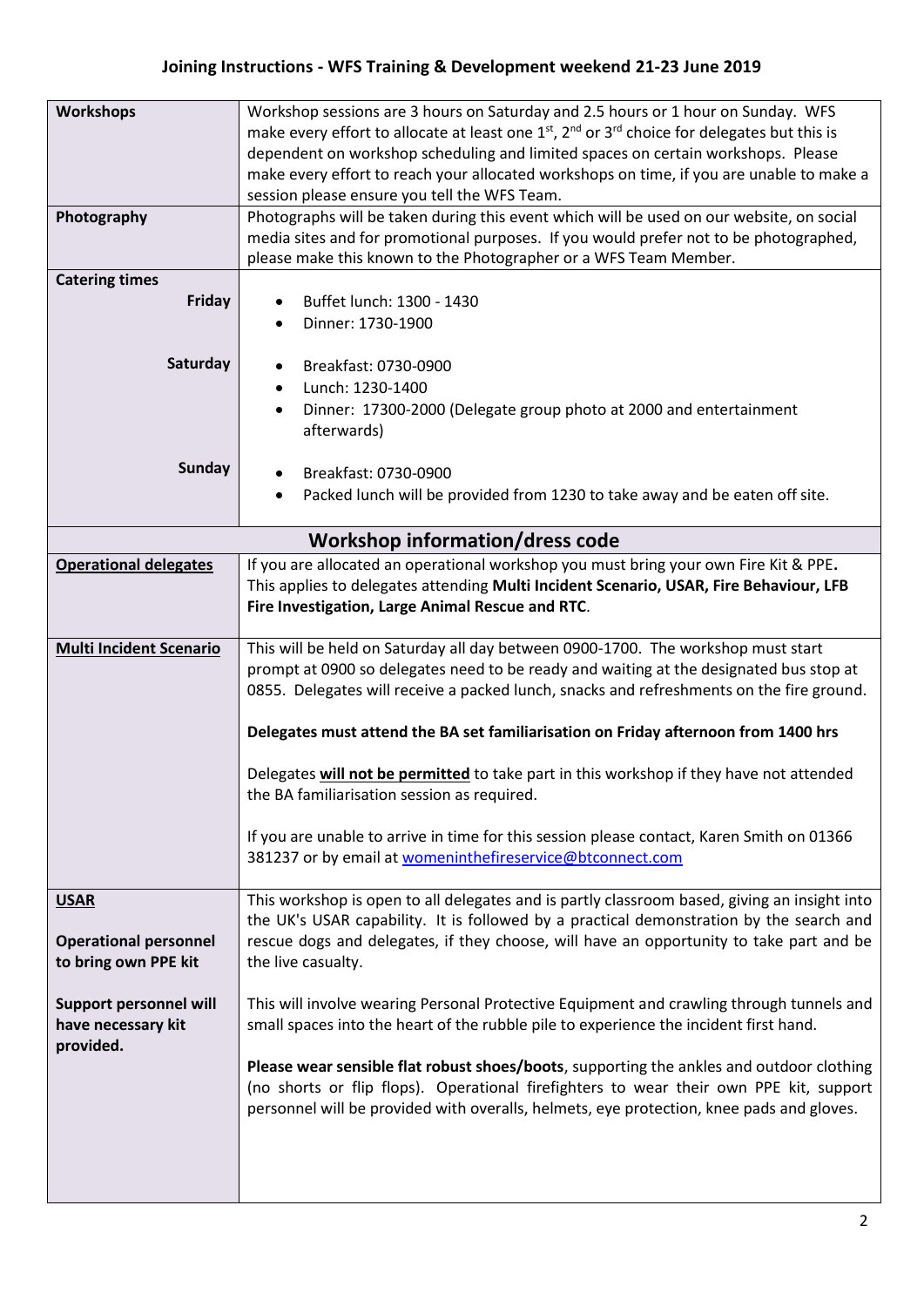| <b>Be a Firefighter</b>                 | Please wear loose fitting clothing and long socks. On Friday afternoon from<br>approximately 1400 hrs, you will be required to attend a kit fitting session. If you are                                                                                  |  |  |
|-----------------------------------------|----------------------------------------------------------------------------------------------------------------------------------------------------------------------------------------------------------------------------------------------------------|--|--|
| Delegates to be                         | unable to arrive in time for this session please contact, Karen Smith on 01366 381237 or                                                                                                                                                                 |  |  |
| provided with kit                       | by email at womeninthefireservice@btconnect.com                                                                                                                                                                                                          |  |  |
|                                         | Delegates attending workshops requiring PPE boots (on incident ground) are advised to                                                                                                                                                                    |  |  |
| <b>Please note:</b>                     | bring their own steel toe cap shoes, if they have them, as small sizes are limited.                                                                                                                                                                      |  |  |
| <b>Fire Behaviour</b>                   | Operational delegates to bring own PPE kit. Fire Kit will be provided for non-operational<br>delegates, please be available at the Fire Service College from 1400 hrs                                                                                    |  |  |
| <b>Physical</b><br>activities/Abseiling | Comfortable clothing & trainers                                                                                                                                                                                                                          |  |  |
| <b>Large Animal Rescue</b>              | As this will be outdoors please bring either full PPE if you are operational or suitable<br>clothingyou may get muddy!                                                                                                                                   |  |  |
| <b>LFB Fire Investigation</b>           | Operational delegates please bring full PPE kit/non-operational will be provided with<br>overalls, dusk mask and disposable gloves. Please wear sturdy boots.                                                                                            |  |  |
| <b>Park Run</b>                         | Be ready at 0830 in front of sports complex. Tea stall, cakes and music. Briefings at 0850<br>and starts 0900 - 5k run jog or walk. If you have been allocated the Park Run please<br>ensure you have registered online at                               |  |  |
|                                         | http://www.parkrun.org.uk/fireservicecollege/course/ otherwise you will not be able to<br>participate.                                                                                                                                                   |  |  |
| <b>Walk</b>                             | This will be a moderate terrain with some hills. Please wear sensible clothing for<br>conditions, water and a snack. A short comfort coffee break will be available half way.<br>Don't forget sun cream, hat, sunglasses if the weather is hot.          |  |  |
| <b>Aqua Fitness</b>                     | Don't forget your swimsuit and please bring your own towel.                                                                                                                                                                                              |  |  |
| <b>Classroom workshops</b>              | Casual                                                                                                                                                                                                                                                   |  |  |
| Raffle                                  | WFS will be holding a raffle over the weekend to support two nominated charities<br>The Firefighters Charity (www.firefighterscharity.org.uk) and the Forces Children's Trust<br>(www.forceschildrenstrust.org.uk) We would welcome any prize donations. |  |  |
| <b>Holistic Therapies</b>               | Treatments will be available at a cost to individual delegates. These will include back,<br>neck & shoulder massage, Indian head massage and Reflexology. Bookings can be made<br>on arrival at the Wellbeing booking desk.                              |  |  |
| <b>Boot Camp (optional)</b>             | A boot camp session is open to all on Saturday between 0700-0800 hrs. You can book<br>your place on arrival at Registration.                                                                                                                             |  |  |
|                                         |                                                                                                                                                                                                                                                          |  |  |